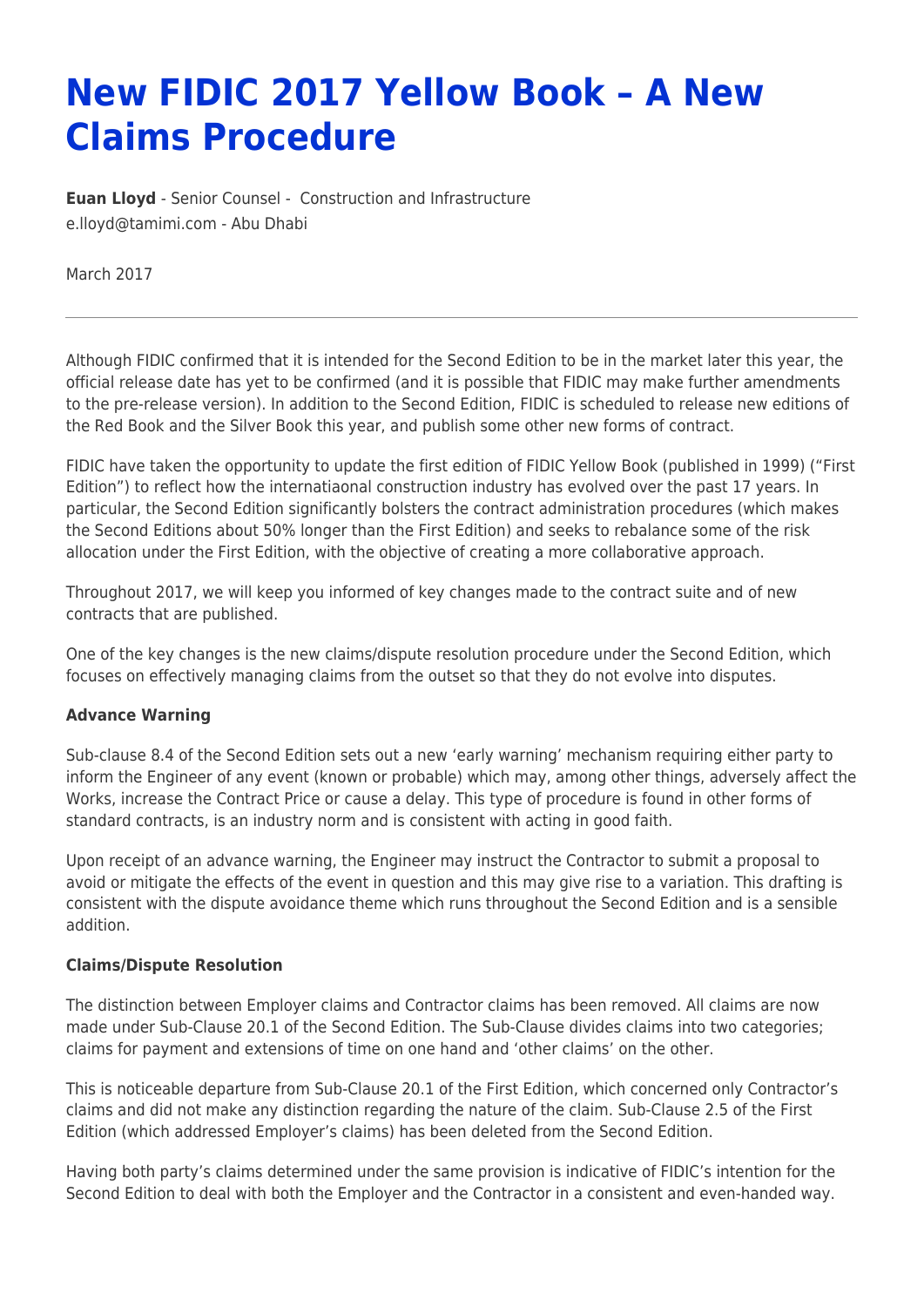## Claims not for payment/EOT

Sub-Clause 20.1 of the Second Edition provides that if either party (i.e. the Employer or the Contractor) considers that it has a claim which relates to any matter other than to payment or an extension of time, the claiming party shall notify the Engineer of the claim "as soon as practicable after the claiming Party becomes aware of the other Party's disagreement with the requested entitlement".

It is important to note that this time frame is not from when the party becomes aware of the claim but is from when they become aware that the other party disputes the claim.

The Engineer is then to make a determination under Sub-Clause 3.7. This Sub-Clause is significantly more detailed than Sub-Clause 3.5 of the First Edition and contains some key new features.

Among the new features is that the Engineer is to act neutrally under Sub-Cause 3.7. "Neutrally" has not been defined but can probably be taken to require the Engineer to act impartially. This interpretation is strengthened by the fact that Sub-Clause 3.2 states that the Engineer may issue determinations under Sub-Clause 3.7 without reference to the Employer. This is a significant change from Sub-Clause 3.1 of the First Edition which provided that the Engineer is deemed to act as the agent of the Employer.

Sub-Clause 3.7 of the Second Edition encourages the parties, over a period of 42 days, to seek an amicable settlement of the claim and the drafting of clause 3.7.1 envisages that the Engineer is required to play a far more 'hands on' role in achieving this than was previously the case.

Under Sub-Clause 3.5 of the First Edition, it was envisaged that the Engineer would liaise with each party individually but the drafting of Sub-Clause 3.7 of the Second Edition expressly refers to the Engineer consulting with the parties "jointly" while the Engineer is required to "encourage discussion between the Parties in an endeavour to reach an agreement". The intention of greater involvement from the Engineer (particularly in the context of encouraging dialogue between the parties) is to prevent claims from developing into disputes.

If no agreement can be reached between the parties (notwithstanding the Engineer's efforts to reach an amicable settlement), the Engineer is required to make "a fair determination". This is consistent with the terminology of Sub-Clause 3.5 of the First Edition.

As with the First Edition, the Engineer's determination will be binding on the parties unless either party issues a Notice of Dissatisfaction within 28 days. This is the first of several time bars to the claims and disputes procedure under the Second Edition.

#### Payment/EOT claims

Claims regarding payment and extension of time are addressed under Sub-Clause 20.2 and are subject to a more prescriptive procedure (no doubt on account of the complexity and volume of documents that typically concern claims of this nature).

If either party has a claim, it shall notify the Engineer of this within 28 days. Failure to comply with this timeframe will result in the claiming party losing its entitlement to compensation.

In accordance with the new focus on effective contract/claims management in the Second Edition, subclause 20.2.3 imposes a new express obligation on the claiming party to "keep such contemporaneous records as may be necessary to substantiate the Claim". The sub-clause also entitles the Engineer to monitor the Contractor's record keeping and to even instruct the Contractor to keep additional records (but does not extend to the Employer's records).

Within 42 days of a party becoming aware of a claim (or 14 days after the last date for making an initial notification), the claiming party is required to provide the Engineer with a "fully detailed Claim". This shall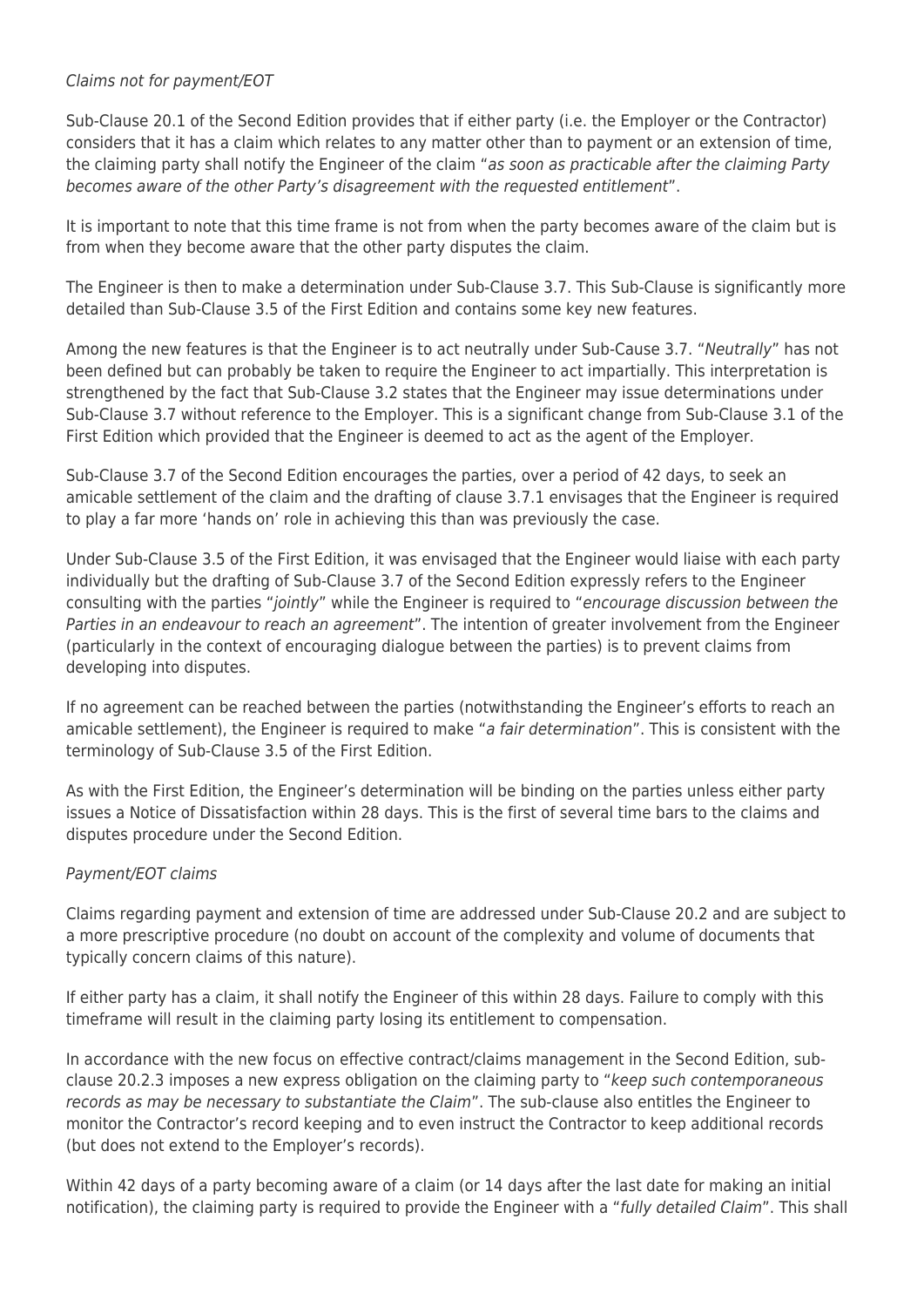set out a description of the factual events giving rise to the claim, the contractual basis of the claim, the contemporaneous records upon which the claiming party relies as well as details of the relief sought. As with the initial notification, a time bar applies if the claiming party fails to submit the detailed claim within the prescribed timeframe of 42 days., being that the initial notification is deemed to have lapsed.

For late claims for payment and extensions of time (but not 'other claims'), the Second Edition departs from the strict position under the First Edition regarding time bars and allows the claiming party to apply, within 14 days of receiving the relevant notice from the Engineer, to the Dispute Avoidance/Adjudication Board ("DAB") for a waiver of the time limits for either the notification of the claim or for the provision of details regarding the claim. The DAB shall, within 28 days, determine whether a waiver should be granted in the relevant circumstances.

This right only applies where you have been given an Engineer's notice within the required time frame. If this notice is not received then the party does not have a right to seek a waiver of the time bar. This right will also be extinguished where the DAB is deleted from the contract.

Upon receipt of the detailed claim, the Engineer shall make a determination under Sub-Clause 3.7 (as discussed above) regarding the claiming party's entitlement to payment or to an extension of time.

### **Disagreement with the Engineer's Determination**

If either party disagrees with the Engineer's determination (whether regarding a claim for an extension of time/payment or an 'other claim'), it is, within 28 days, entitled to issue a Notice of Dissatisfaction (which is called an "NOD") to the other party (with a copy to the Engineer) setting out its reasons for disagreement.

The disputed claim shall be referred to the dispute resolution procedure under Clause 21. However and as with the First Edition, the Engineer's determination shall remain binding on the parties until the dispute resolution process has run its course.

In terms of the formal dispute resolution procedure, the Second Edition provides for disputes to be referred to a DAB, which may consist of either one member or three members (which is the default position).

As with the First Edition, the Second Edition does not include prescribed rules regarding the DAB. Procedural rules regarding the DAB are throughout Clause 21, including the requirement for the DAB to give its decision within 84 days after receiving its reference. The DAB's decision shall be binding unless disputed by either party within 28 days. If no DAB is in place, any disputes are directly referred to arbitration.

Any disputed decisions of the DAB (which has not been amicably settled within 28 days following issue of a notice by a party of dissatisfaction with the DAB's decision) may be finally settled by arbitration.

As is the case with the First Edition, the Second Edition refers to the Rules of Arbitration of the International Chamber of Commerce as the default arbitral rules and the Tribunal has full power to review and revise the determinations of the Engineer and the DAB.

#### **Position Regarding Timebars**

In the UAE the contractual time bars in the Second Edition are vulnerable to challenge. We recommend that the Second Edition is subject to certain amendments so that it is compatible with UAE law.

Notwithstanding the question on the enforceability of time bars, we recommend that the parties seek to adhere to such time periods. Time bars encourage efficient contract administration (meaning that potential disputes are addressed early and do not fester) and this is in the interest of both parties. Further, failure to adhere to a contractual time bar constitutes a breach of contract (which could potentially give rise to a